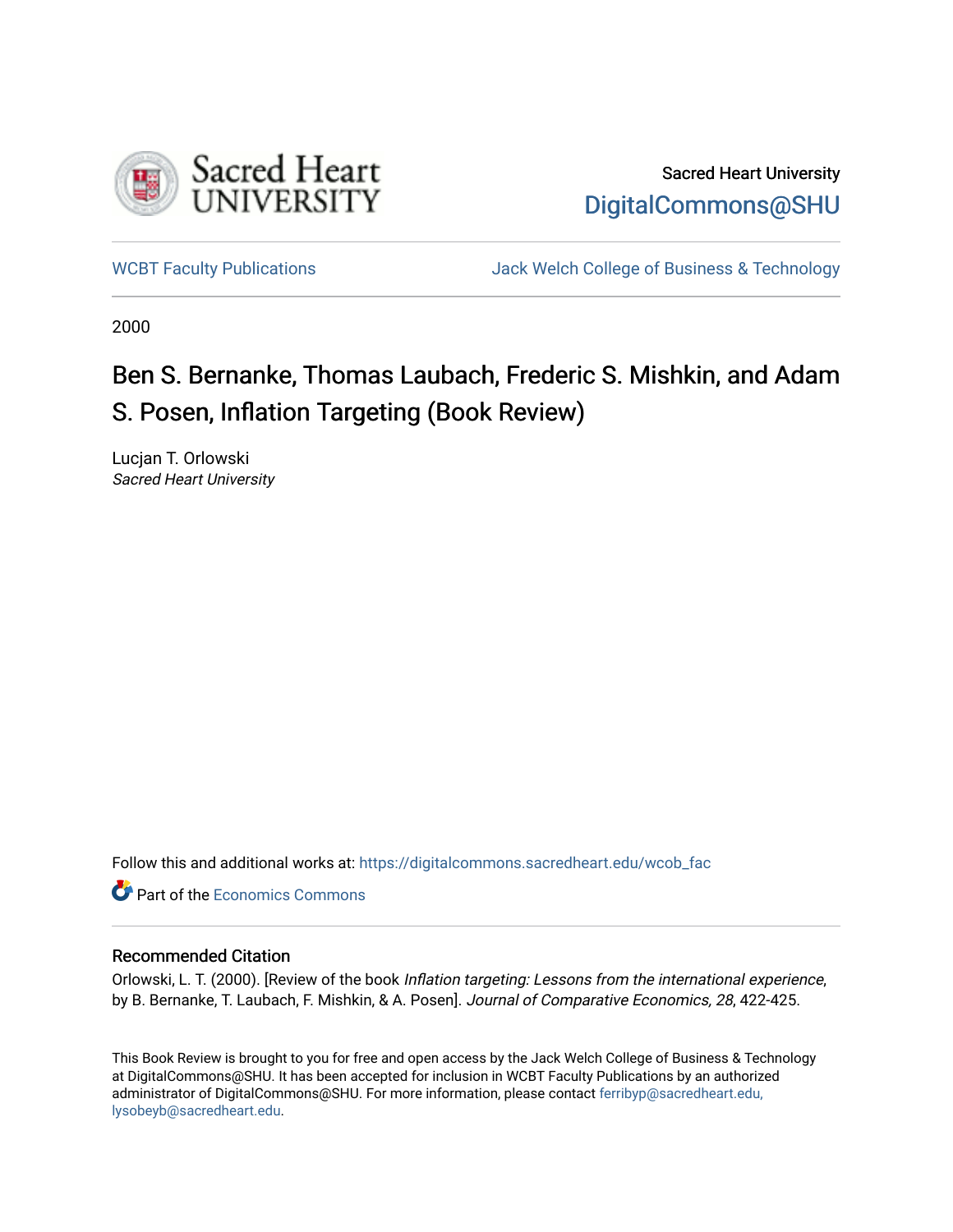Journal of Comparative Economics 28, 422-425 (2000) doi:10.1006/jcec.1999.1611, available online at http://www.idealibrary.com on **IDE** 

## BOOK REVIEWS

Ben S. Bernanke, Thomas Laubach, Frederic S. Mishkin, and Adam S. Posen, *Inflation Targeting: Lessonsfrom the International Experience.* Princeton, NJ: Princeton Univ. Press, 1999.

Inflation targeting has become a viable framework of monetary policy in a number of industrial economies in the 1990s. By applying this framework, central banks can emphasize their long-term commitment to price stability. They can diminish the scope of nominal indexation of prices, wages, and interest rates to a forecast rate of inflation that is usually lower than the one most recently observed. However, in order to move inflation expectations to the desirable low level, central banks need to explain to the public the rationale and the conditionality of inflation forecast, as well as the details of the policy implementation. This framework requires a high degree of transparency that is perhaps the main attractive feature of this approach to monetary policy. Yet it requires a complicated methodology of policy formulation and implementation. Central banks need to develop complex testing and forecasting models of inflation and to elaborate monitoring procedures. In spite of its complexity, inflation targeting has been remarkably successful in bringing about price stability and in reducing the volatility of interest rates, exchange rates, and money balances. This policy has also faced some criticism, mostly focused on its inability to smooth fluctuations in real output and employment.

The volume by Bernanke, Laubach, Mishkin, and Posen provides a comprehensive examination of inflation targeting practices of nine countries: Germany, Switzerland, New Zealand, Canada, the United Kingdom, Sweden, Israel, Australia, and Spain. It contains rich empirical material that helps to derive conclusions from the extensive international experience aimed at more coherent monetary policy-making in the United States and in the European Monetary System. It further provides useful lessons for developing more transparent and credible monetary policies in emerging market economies, particularly in the transforming economies of Central and Eastern Europe where disinflation is the primary goal of macroeconomic stability. The attractive and somewhat unique feature of the book is the case study method, which is rarely applied in macroeconomic analysis. This approach adds to the substantial informative value and shows the extraordinary diversity of modem monetary policies.

The authors view inflation targeting as a monetary policy framework rather

0147-5967/00 \$35.00 422 **Copyright O 2000 by Academic Press All rights of reproduction in any form reserved.**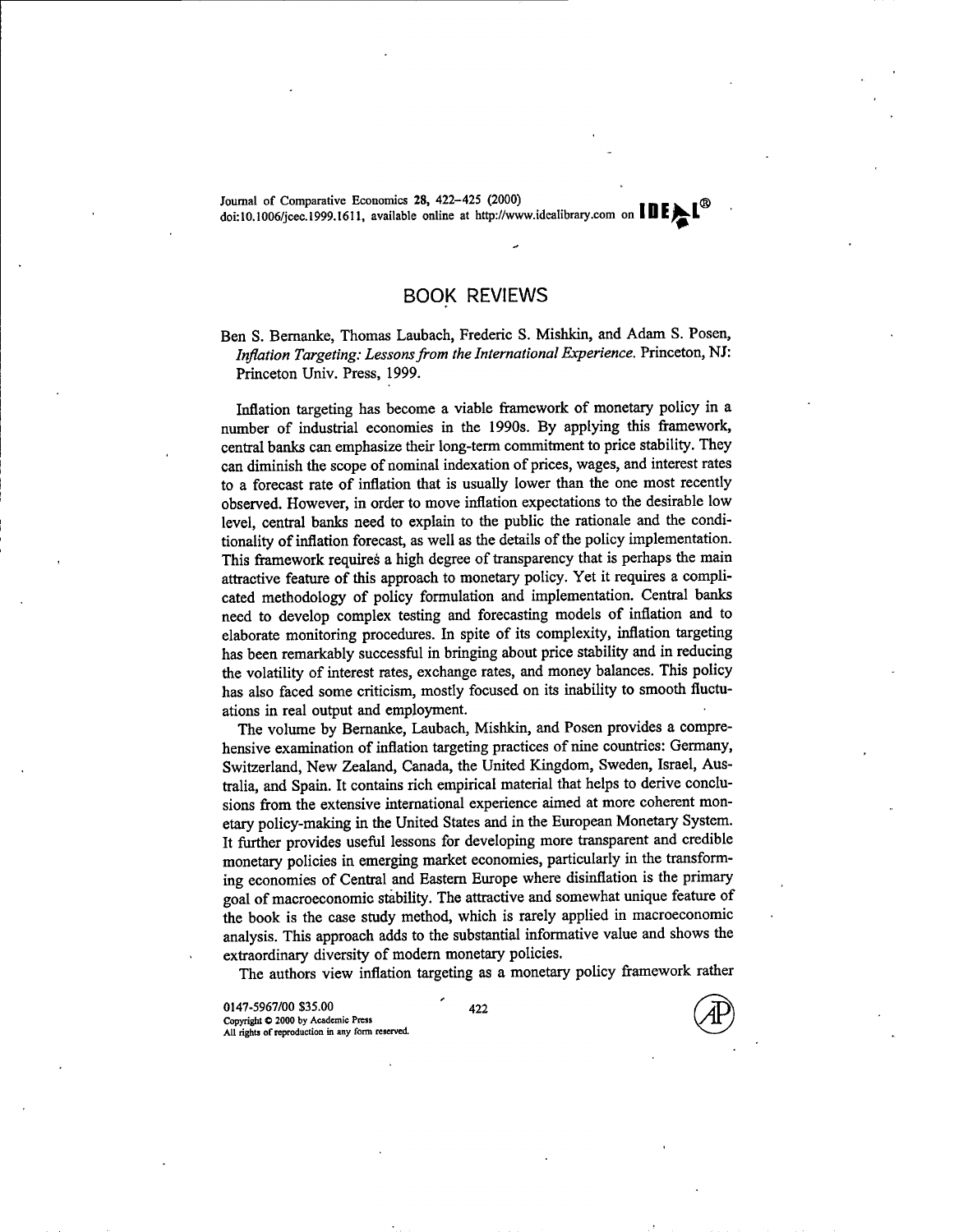#### BOOK REVIEWS 423

than a rule. Consistently, they adopt a broader definition of inflation targeting as a "monetary policy characterized by the public announcement of official quantitative targets (or target ranges) for inflation rate over one or more time horizons and by explicit acknowledgement that low, stable inflation is the policy's primary goal." This approach to inflation targeting is broader than the recent analysis of direct inflation targeting, which refers to the central bank's assumption of inflation forecasts as intermediate policy targets. For instance, the wider approach allows for consideration of the German Bundesbank policy as an inflation targeting regime, although the Bank formally assumes M3-money growth rates as intermediate targets.

The strong emphasis on policy transparency is one of the most attractive features of this volume. Inflation targeting requires extensive communication of policy objectives, plans and tactics by central banks; thus, it may serve as a useful venue for gaining credibility and public support for monetary policy. The authors explore various channels of public communication applied by the examined central banks, including reports on the state of macroeconomic stability, inflation indicators, deviations between private sector and central banks' own inflation forecasts, success in meeting inflation targets, and possible reasons for missing the targets. Different means of public communication are also scrutinized. They include speeches, press releases, testimonies before the legislature, statistical releases, and special inflation reports. The analysis could be enriched by an attempt to assess the informational value of the Internet sites of individual central banks. They may be emerging as an important instrument of dissemination of public information by policymakers.

The volume addresses exhaustively the actual design and implementation of successful inflation targeting regimes. However, the comparative testing of policy outcomes of individual central banks in Chapter 10 is approached rather narrowly. The authors evaluate policy efficiency primarily on the basis of price stability and sacrifice ratios, that is, unemployment costs stemming from tight monetary policies aimed at reducing inflation. There are other criteria that could be used as a basis for the outcome assessment, including stability of exchange rates and interest rates, volatility of money balances, decreasing opportunity costs of holding money, and compliance between private and central banks' inflation forecasts. The authors could emphasize more explicitly at least two additional accomplishments of central banks in inflation targeting. First, inflation targeting in Sweden and in the United Kingdom helped to reduce- significant fluctuations in money demand triggered by the September 1992 European Exchange Rate Mechanism (ERM I) crisis. Second, this policy approach in the economies initially experiencing moderate inflation, including Israel and New Zealand, has reduced the scope of nominal indexation. These accomplishments have been addressed partially by the volume in the individual country studies. They deserve more attention in the summary section.

The empirical analysis of inflation targeting regimes in the early 1990s focuses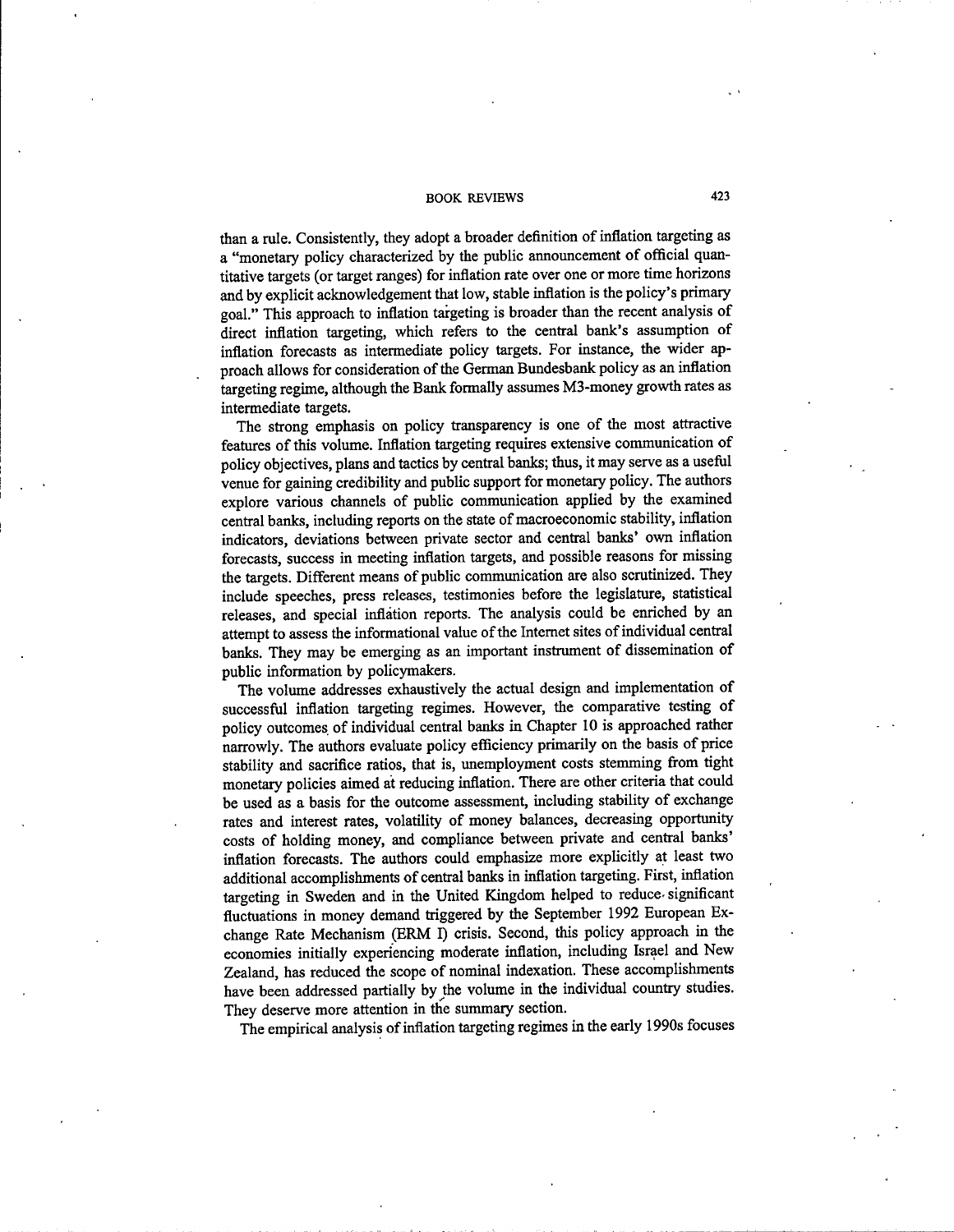#### 424 BOOK REVIEWS

on the predetermined path of disinflation consistent with the official central bank forecast. At that time, inflation targets served as an essential tool of monetary discipline and the implementation of these targets involved some unemployment costs. At the present time, the U.S. Federal Reserve, the Bank of Japan, and the European Central Bank may be dealing with the issue of whether inflation targeting is a viable policy framework for averting deflation and declining profitability of businesses. The volume does not address adequately the recent dilemmas and efforts of monetary authorities to design policies aimed at preventing deflation.

Throughout the book, the analysis of inflation targeting seems to be entrenched in the marginal attention paid to the importance of the width of the inflation tolerance band. The authors define strict inflation targeting as a near-zero inflation target while exposing flexible inflation targeting to ubiquitous treatment as a policy prevailing at higher inflation levels. Alternatively, strict inflation targeting could be viewed as a system with a narrow tolerance band around the midpoint target and flexible inflation targeting as the system consistent with a wider band. A narrow band is more desirable for countries that are pursuing the path of disinflation aggressively since it enhances the policymakers' commitment to low inflation and serves as an important tool of policy discipline. The alternative approach seems to provide more usefill lessons for policy design when inflation persists at upper single digit levels. Moreover, the alternative approach would allow a comprehensive set of policy monitoring rules and guidelines to develop. Specifically, flexible inflation targeting could be seen as a more desirable policy regime and consistent with more flexible exchange rates. This approach allows for a longer decision lag between the recognized macroeconomic disturbance and the policy response. Thus it helps to avoid possible policy overreactions and mistakes. It also diminishes the need for frequent target resetting.

Another aspect of inflation targeting that is addressed inadequately by the volume is a set of policy monitoring rules. Specifically, the authors did not elaborate on the use of various forms of the Taylor Rule by individual central banks that would ensure consistency between the intermediate target and shortrun interest rates as supporting, monitoring targets. Nevertheless, the proposed analytical extensions would probably dilute the synthetic value of the reviewed project. They may serve as areas of future extensions to the research on inflation targeting.

As mentioned above, the inflation targeting experiences of well-developed industrial economies may provide useful lessons for Central Europe's transition economies still struggling with excessive inflation. The Czech National Bank has applied a system of core inflation targeting as of January 1998, and the National Bank of Poland has officially chosen a CPI targeting regime as of January 1999. By doing so, the central banks in transition economies attempt to reinforce their credibility and transparency. In addition, they wish to stabilize financial markets.